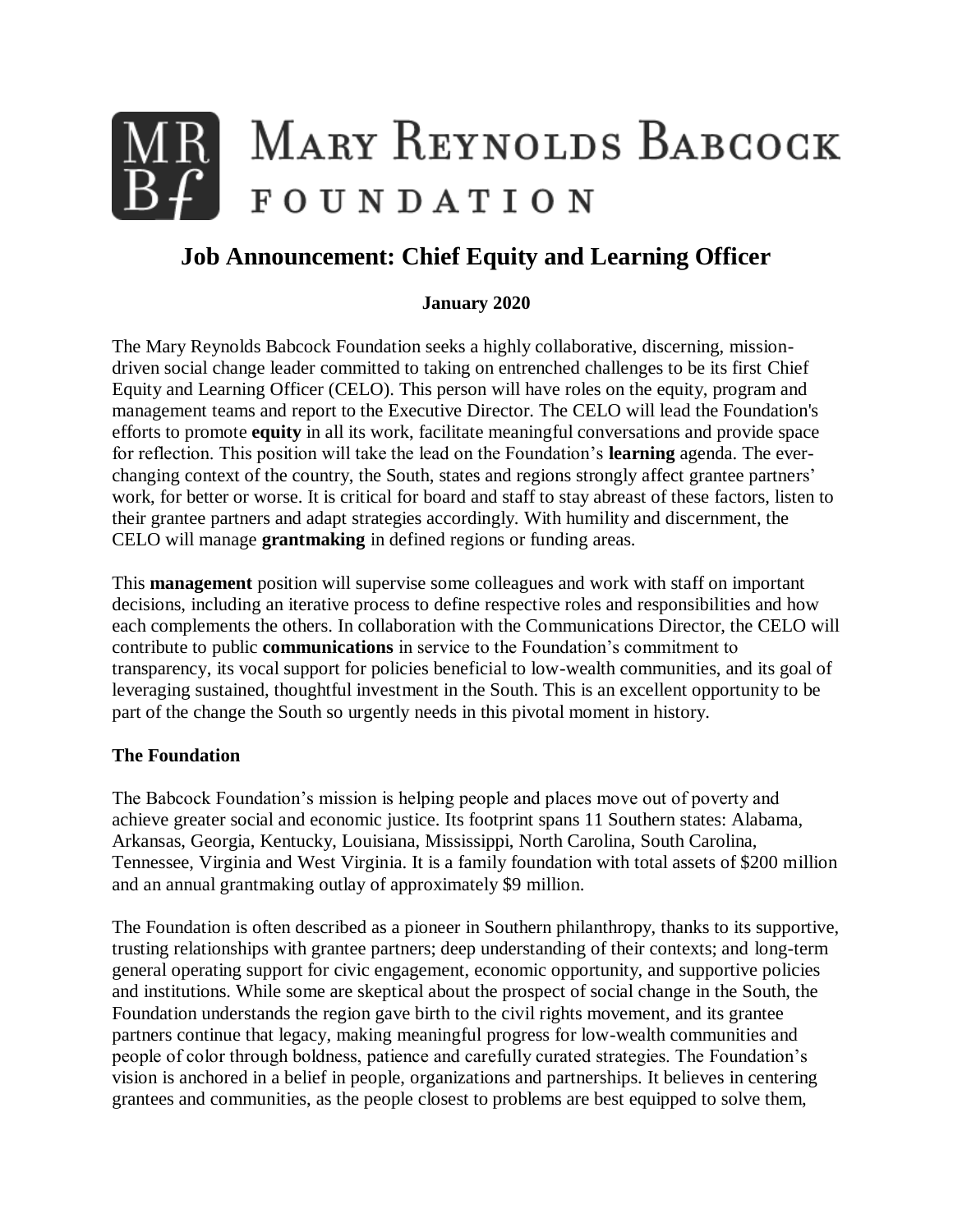given adequate support and resources. The Foundation deploys patient, long-term investment and facilitates collaboration for greater impact on the systems that conspire to keep people in poverty: concentrated political control, disinvestment in public goods, extractive economic development and discrimination, especially structural racism.

Addressing these pervasive harms demands the Foundation deepen and clarify its commitment to racial equity. Board and staff are examining the history omitted from schoolbooks and reflecting on ways it has helped or hindered them, asking partners different questions, and collecting new data about organizations and the communities they serve. They are also examining internal policies, from hiring to investing, the way they talk about the work, the vendors used, and even the hotels and restaurants they patronize. The addition of a Chief Equity and Learning Officer reflects this commitment, as this person will take the lead on the organization's efforts to more thoroughly embed racial equity in its work and culture.

This is an exciting time for the Foundation. New board and staff members are bringing fresh perspectives, and the organization is adopting more shared leadership and collaborative decisionmaking processes. The team is a deeply committed, collegial and enthusiastic group with the potential to carry on and even explore new approaches to achieving its mission.

In pursuit of its mission, the Foundation employs the following approaches:

- *Place-Based*: An understanding and clear focus on place is central to the Foundation's ethos. MRBF underwrites not so much a grantee and its mission but its context (social, political) and how it affects its work.
- *Multiple and Layered Strategies*: The Foundation understands there is no single approach to poverty alleviation; rather, investments in multiple organizations and networks over time using complementary strategies informed by an understanding of place are most effective.
- *Network Approach*: Networks of people and organizations that bring a diverse collection of strategies, capacities and perspectives achieve greater impact. The Foundation supports efforts to develop leaders and connect them to other potential partners and funders.
- *Engage with Multiple Tools*: The Foundation deploys 100 percent of its financial assets (grants, program-related investments, and market-rate investments); uses its intellectual and reputational capital to leverage investments from other foundations; engages in strategic communications and looks for opportunities to convene grantees and other partners for peer learning.
- *Learn Deeply:* Reflecting on and capturing lessons from grantee partners and sharing them broadly are important facets of the Foundation's work that guide its strategies.
- *Build Capacity*: The Foundation aims to enhance every facet of healthy organizations through long-term general support and attention to organizational development.

Progress along all three of the Foundation's pathways of change guides its priorities for investing money, time, relationships and learning:

• *Economic Opportunity*: The Foundation looks to provide individuals with ladders of economic opportunity that include work supports, job training, and connections to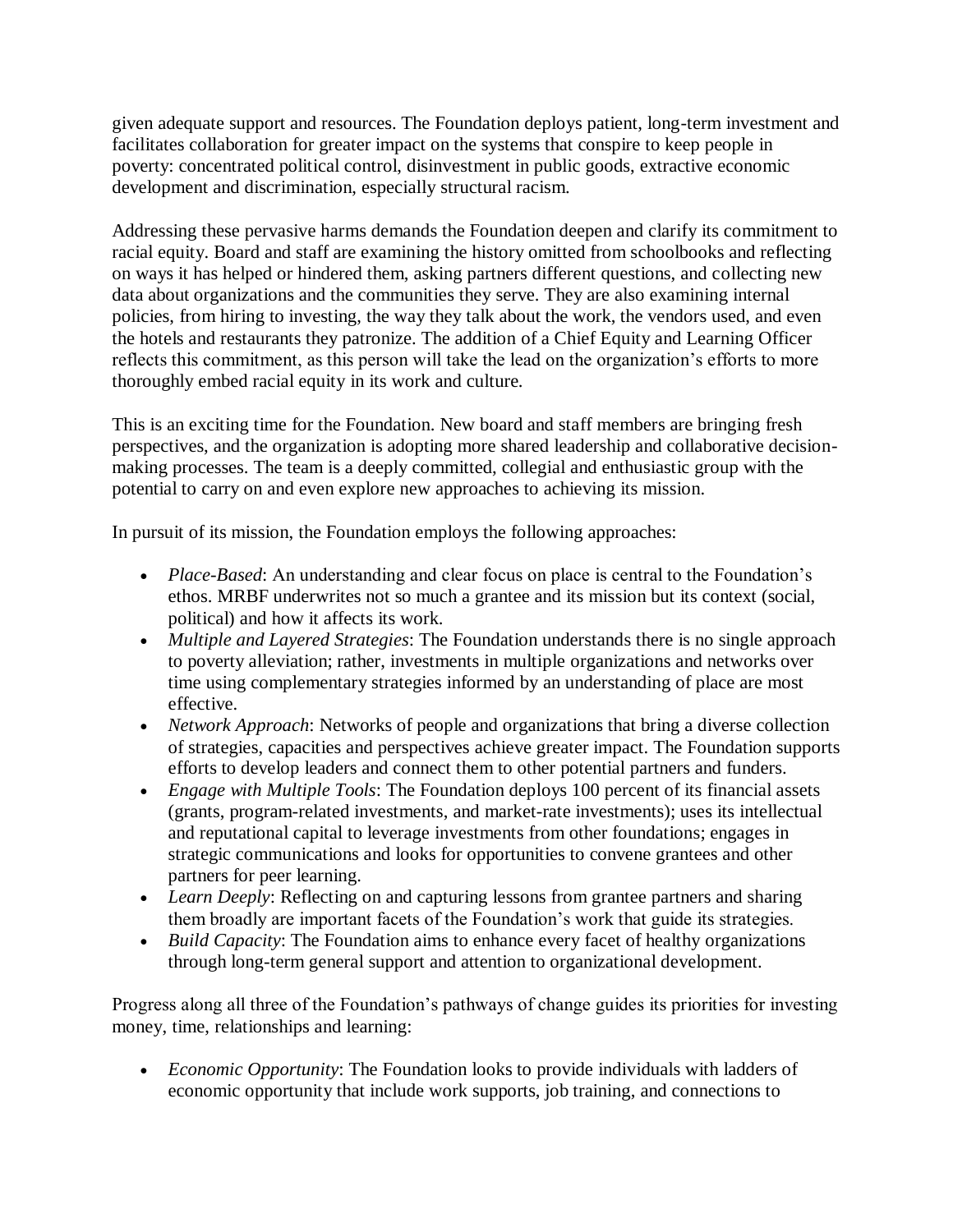employers seeking skilled, living-wage labor. Others include access to non-predatory financial services, local control of community assets and tools to encourage entrepreneurship and new business models.

- *Democracy and Civic Engagement*: The Foundation recognizes the importance of people developing knowledge, skills, networks, and motivation to build democratic systems that can challenge entrenched structures. Key strategies toward these outcomes include community organizing, leadership development, inclusive community planning, voter education, and get-out- the-vote efforts.
- *Supportive Policies and Institutions*: For communities to thrive, for-profit and nonprofit institutions and all levels of government must foster cultures and adopt policies that open doors to economic opportunity and democratic participation for low-wealth people. Supportive institutions can bring new resources to the table, effectively implement policy, and leverage political will. Strategies toward these outcomes include research, strategic communications, advocacy, and community organizing.

#### **Responsibilities**

#### *Racial equity*

- Manage the organization's **equity** efforts, particularly racial equity, in collaboration with the Executive Director.
- Support and participate in the equity leadership team and ensure regular staff input into our racial equity efforts.
- Lead think, facilitate and design learning and other processes that advance racial equity in the organization and our program work.
- Manage the equity workplan and related consultants as needed.
- Monitor and support the equity culture as defined by the staff.

#### *Learning*

- Manage the organization's **learning agenda** in collaboration with the management team and in consultation with the program team.
- Collaborate with the Executive Director on board and staff learning.
- Lead think, design and facilitate learning opportunities that advance our shared understanding of key issues related to our work.
- Document learning as appropriate in collaboration with the Communications Director.
- Manage the organization's learning workplan and related consultants as needed.

# *Grantmaking*

• Develop the Foundation's relationships in specified states/regions in the Southeast to identify grant and investment opportunities, develop and nurture funding partnerships and other networks to advance the Foundation's priorities and understand the economic, political and social context.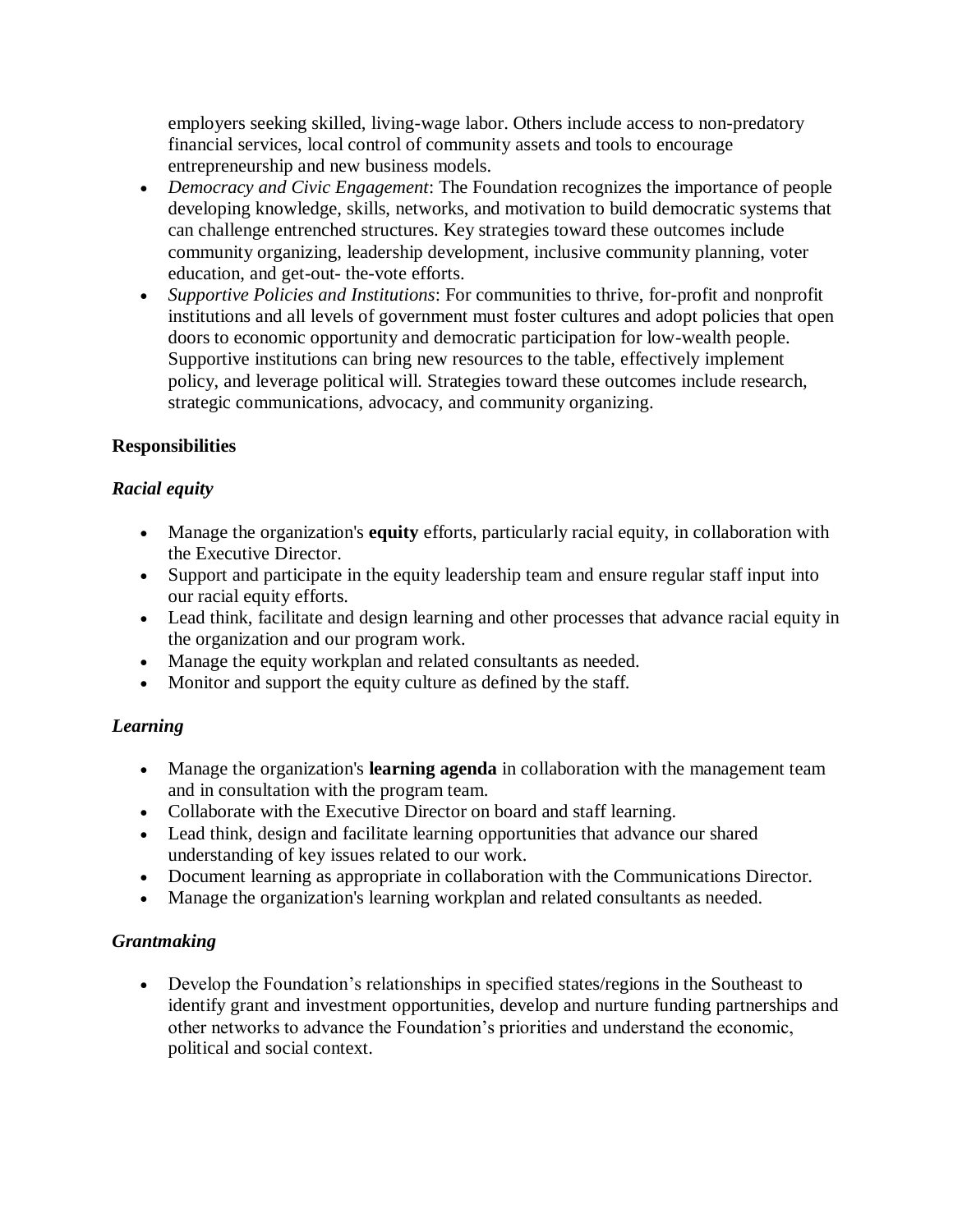- Respond to inquiries for grants and program-related investments (PRIs); interpret the Foundation's policies; offer assistance beyond grant seeking, including referrals, networking and general counsel.
- Review proposals, conduct due diligence, reach consensus with the Chief Strategy Officer for grant recommendations, write recommendations and present them to the board.
- Monitor grants and PRIs for technical assistance, impacts and lessons learned.
- Represent the Foundation in networks and at conferences and meetings; stay abreast of the philanthropic field and the Foundation's program areas through conferences and other professional activities.
- In collaboration with the Communications Director, engage in strategic communications that advance the goals of the Foundation.

# *Management*

- Supervise the Program Associates in their support of Network Officers and their other work to advance the goals of the Foundation.
- Serve on the management team and bring issues to its attention to ensure policies and systems support the Foundation's mission and goals.
- Model a transparent organizational culture where ethical policies are understood and lived out by all staff.
- Communicate and exhibit a commitment to equity in all internal and external Foundation relationships.

# **Qualifications**

- Undergraduate degree; master's degree preferred
- $\bullet$  8+ years of nonprofit management experience related to the Foundation's priorities
- Commitment to the mission and values of the Foundation and a commitment to equity, particularly racial equity, with a willingness to proactively learn about it and integrate it into all aspects of the work
- Experience in an organizational setting leading or making major contributions to efforts to advance racial equity
- Experience with and commitment to collaborative management and teambuilding
- Experience building relationships and fostering alliances among diverse people to accomplish goals
- Respect for the dignity and abilities of all people
- Experience with and trust in collegial decision making, coupled with ability to work independently, flexibly and with good humor
- Keen analytical skills, ability to learn and synthesize new information quickly
- Ability to use instinct and intuition effectively in building relationships and making decisions
- Ability to handle multiple assignments and meet deadlines; ability to pay attention to accuracy and detail while thinking broadly
- Excellent written and oral communications skills
- Commitment to the Southeastern United States